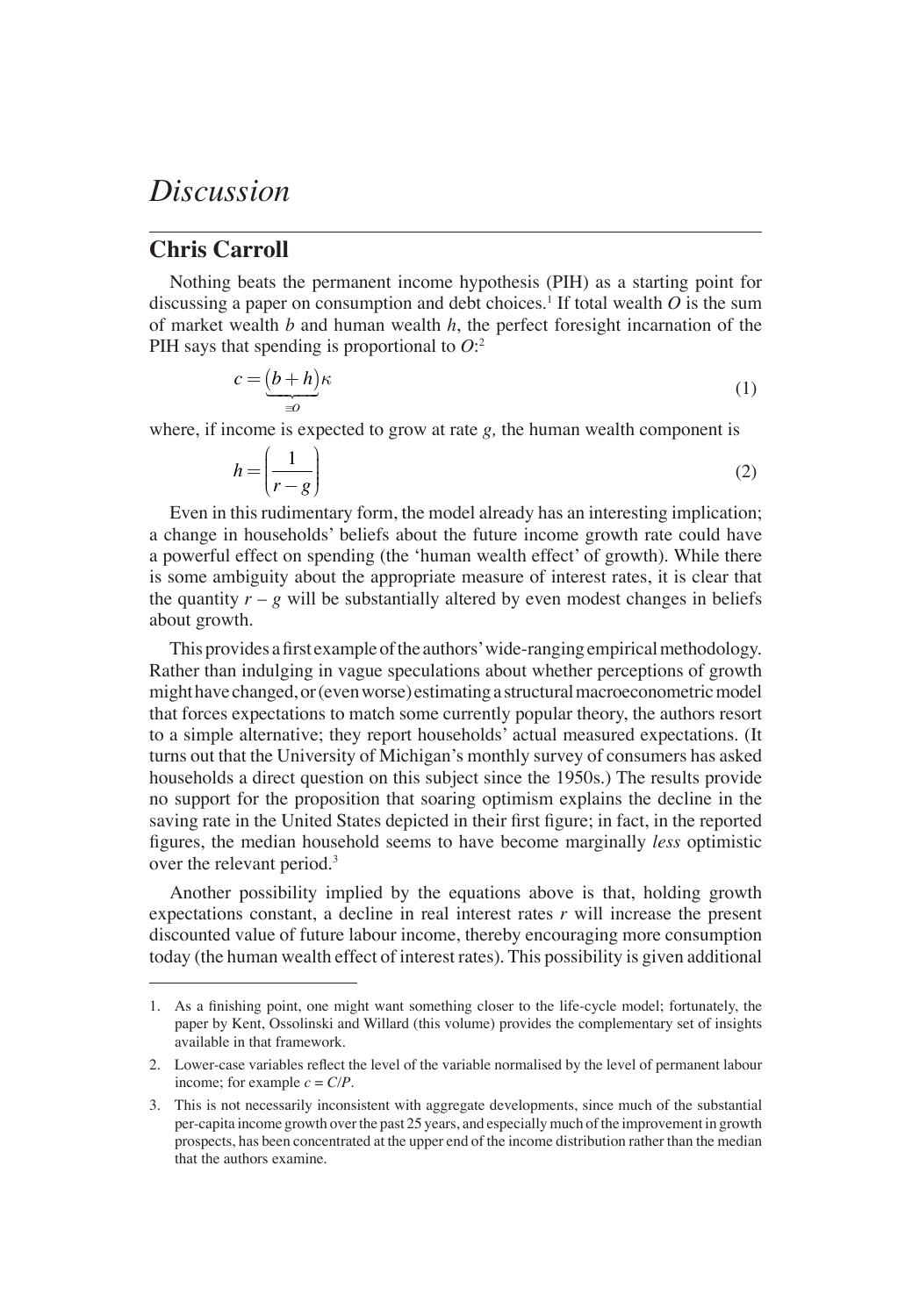plausibility by a real-world fact that is not captured in the model; loan repayment rates are generally determined using nominal, not real, rates, so a decline in inflation could reduce household debt service burdens (and encourage higher debt levels) even if real rates were unaffected (Debelle 2004).

Interest rates are the one factor emphasised in every model but on which the authors offer no new evidence. They diffidently mention that according 'to some of the empirical models of aggregate consumption used at the Federal Reserve Board, the net decline in real interest rates during the past half-dozen years can explain about 2 percentage points of the decline in the aggregate saving rate over that period', but a footnote then undermines even this modest claim. I am sympathetic to their reluctance to say more, which I suspect reflects a justified view that the existing literature on interest rate effects is thoroughly unpersuasive. However, it would have been interesting to see some alternative evidence about interest rate expectations from the consumer sentiment surveys or the Survey of Consumer Finances (SCF) data. At the very least they could report that an examination of those sources produced nothing useful, which would itself be a useful fact.

We have not yet exhausted the implications of the PIH framework. With perfect foresight and a utility function with relative risk aversion  $\rho$ , the marginal propensity to consume out of transitory income is<sup>4</sup>

$$
\kappa = \left(r - \rho^{-1}(r - \vartheta)\right) \tag{3}
$$

I am satisfied that sensible calibrations of this model involve a relative risk aversion parameter that is greater than or equal to 2, in which case this equation indicates that the income effect is outweighed by the substitution effect so that a decline in interest rates should produce a net decline in spending. This goes in the opposite direction from the human wealth effect, so in principle the model's implications about the effect of interest rates on consumption are ambiguous. In practice, however, as Summers (1981) showed, for essentially all plausible calibrations the perfect foresight model suggests that the human wealth effect should be much larger than the income and substitution effects for most households over most of their lifetimes.

Of course, arbitrary changes in the degree of impatience could explain any pattern of changes in saving rates, and many possible reconfigurations of debt. In order to rule out this possibility, the authors present what I view as among the best measures of this difficult-to-measure quantity: the answers to a survey question from the SCF in which households are asked about their 'planning horizon'. Lusardi (2003) has recently emphasised the explanatory power of these questions for a wide variety of cross-sectional choices and behaviours. In this particular context, however, the answers to the question do not help much; despite large differences across households in planning horizons, the SCF data suggest that on average households have become, if anything, *more* rather than less patient (there is a modest increase in the number of households with long planning horizons). Similarly, the proportion of households

<sup>4.</sup> In my comments I alternate between the discrete-time and continuous-time solutions to the PIH model, depending on the situation; one of the virtues of the benchmark PIH model is that nothing important depends on the time frame over which the problem is examined.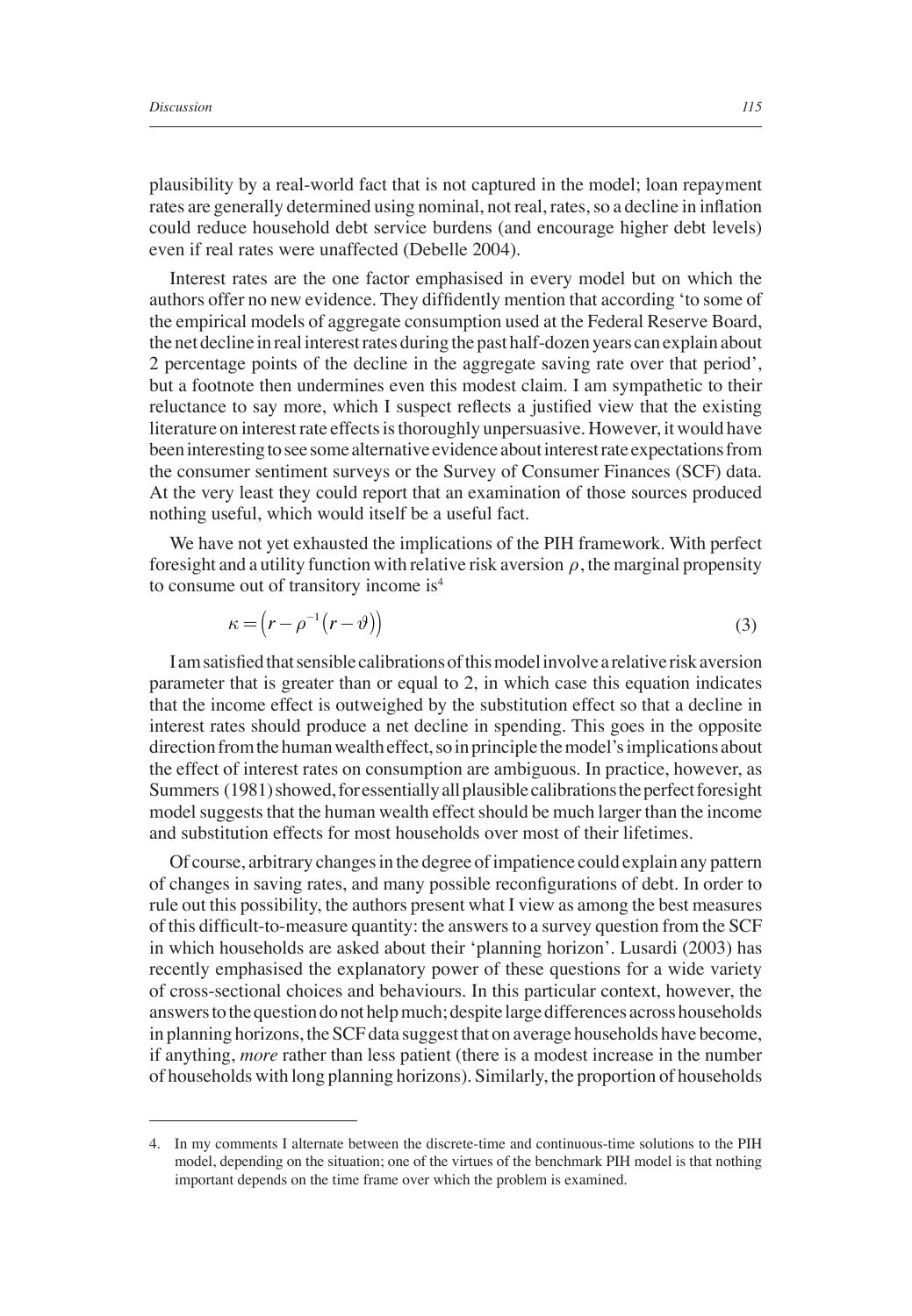who admit to planning for retirement has gone up. Thus, it is difficult to make the case that an increase in impatience is responsible for the decline in saving.

The perfect foresight PIH framework has defects as well as virtues for thinking about these questions. Perhaps the most serious limitation is that the model does not predict the existence of any 'target' level of net worth. Patient consumers will accumulate unbounded amounts of wealth, while impatient ones will run up their debt to the point where all income is devoted to debt-servicing, and both of these behavioural patterns will take a very long time to work out, far longer than the time frame that is useful for high-frequency macroeconomic analysis.

Fortunately, these problems can be addressed using a modest but powerful extension to the model. All that is necessary is to make the model slightly more realistic in a crucial respect: relax the assumption of perfect certainty. The most transparent way to do this (following Tochè 2005) is to make an extreme assumption; in every period, every employed consumer faces a risk of becoming unemployed, and in the unemployed state income falls to some fraction of its value for an employed consumer (zero, if there is no unemployment insurance; more realistic assumptions can be made at the cost of less tractability). Furthermore, unemployment is an absorbing state: nobody ever emerges from unemployment (and so perhaps retirement is a better interpretation).<sup>5</sup>

This simple modification has profound consequences. Details and derivations are beyond the scope of this discussion; Tochè (2005) treats the problem in continuous time and Carroll (2007) provides a discrete-time version with ample intuition and several examples. The key point, however, is straightforward. The model assumes that consumers are sufficiently impatient that their wealth-to-income ratio would not approach infinity even in a perfect foresight world. The theory then implies the existence of a target level of wealth, because with constant relative risk aversion (CRRA) utility (and imperfectly insurable unemployment risk), the intensity of the precautionary saving motive increases as wealth falls. The target level of net worth will be the point where the degree of prudence exactly matches the degree of impatience.

Rather than working through the model in detail, I will present here only the highlights. The most important of these is the formula for the target level of net worth. Two special cases of the model capture most of the key points. The first is the case where utility is logarithmic (equivalent to  $\rho = 1$ ). In this case, there will be a target level of net worth of  $6$ 

$$
\overline{m} \approx 1 + \left(\frac{1}{(\gamma - r) + \vartheta \left(1 + (\gamma / \mathcal{U})\right)}\right) - \mathbf{d}
$$
 (4)

<sup>5.</sup> To permit the examination of human-wealth-preserving spreads in unemployment risk, we need to modify the growth rate of income to be equal to or greater than *g* so that a change in 'unemployment risk' does not change the discounted value of *h*.

<sup>6.</sup> See Carroll (2007) for derivations; the role of debt is an addition for the purposes of this discussion. Labour productivity is assumed to grow by a factor  $1/(1 - \sigma)$ .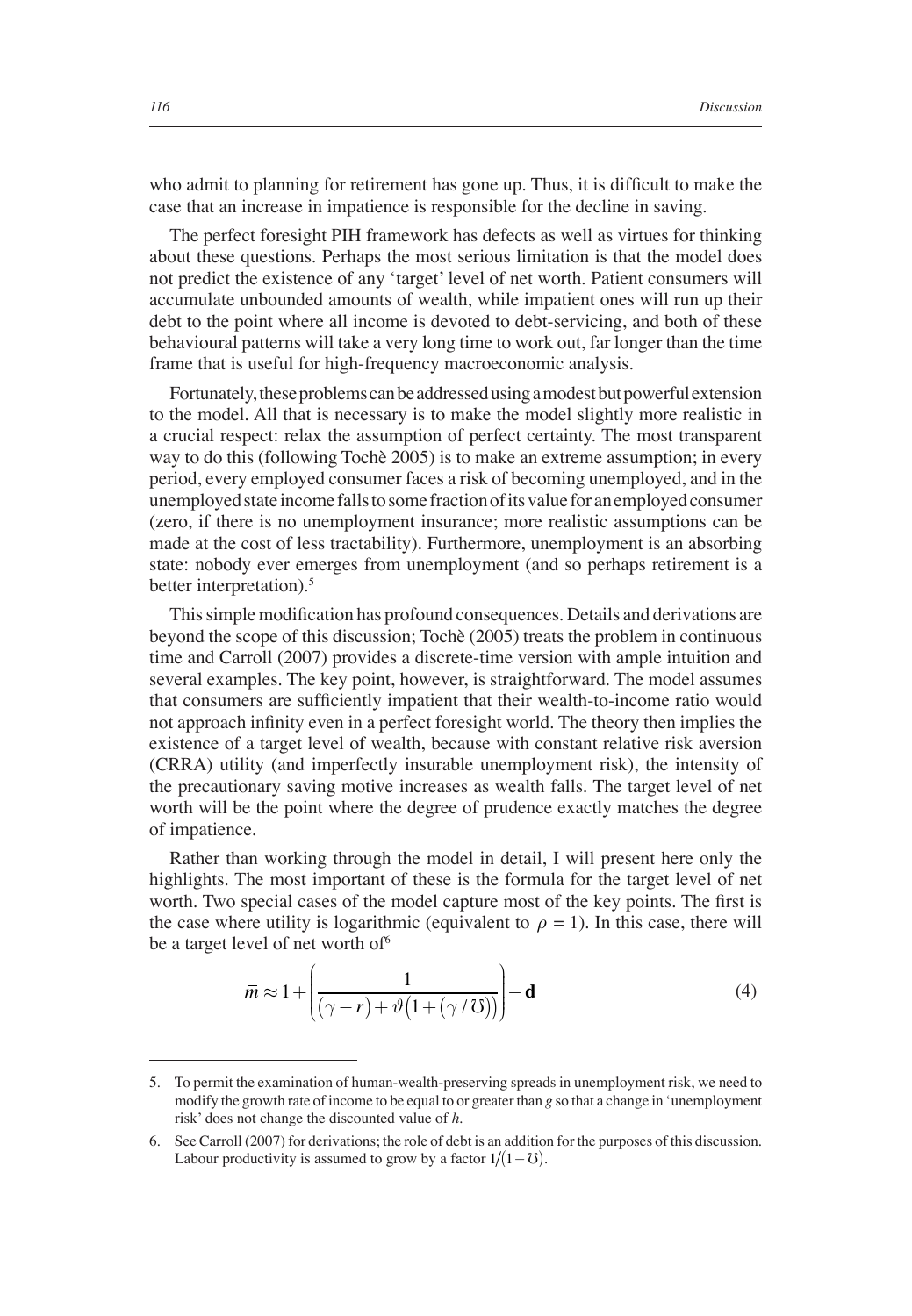where **d** is the borrowing limit and  $\gamma$  is the uncertainty-adjusted income growth rate.<sup>7</sup> The effect of the impatience assumptions is to guarantee that the denominator of the fraction is a positive finite number.

This equation neatly collects most of the qualitative, and even some of the quantitative, predictions of optimisation under uncertainty. For example, an increase in the time preference rate  $\vartheta$  will increase the second term in the denominator and so reduce target net worth  $\overline{m}$ . In contrast with the perfect foresight framework, however, the model says that the growth rate of consumption is not altered forever; eventually net worth will approach its new (lower) target level, after which the growth rate of consumption will again (as before) be equal to the growth rate of income, and the saving rate will stabilise at a new, lower, rate.

The human wealth effects of growth and interest rates are directly captured by the first parenthetical term in the denominator; raise  $\gamma$  or lower *r* and you will increase the denominator and therefore reduce target wealth.

Again, however, these are effects on the target or steady-state level of *m*, which is the *ratio* of net worth to labour income. A change in income growth will have an effect on the target, but in steady state the existence of a target *ratio* implies that the growth rate of net worth must eventually settle down to the growth rate of income. This is a stark contrast to the implications of the perfect foresight framework in which (in partial equilibrium) wealth levels perpetually rise or fall. (In the perfect foresight model, the growth rate of consumption is unaffected by the growth rate of income; any change in parameters results in a one-time shock to the level of consumption, making it move to the new level from which the new growth rate can be sustained perpetually.) Thus, human wealth effects are (plausibly) more limited in the perfect foresight framework.

In addition to rationalising the role of human wealth and impatience effects, the model captures the effect of uncertainty on target wealth via the  $\gamma/\sigma$  term. This is most easily understood by considering the consequences of unemployment risk approaching zero; assuming  $\vartheta$  and  $\gamma$  are both positive, this implies that the denominator will approach infinity, so that the target buffer stock approaches zero. This reflects the fact that so long as there is *any* positive unemployment risk, the CRRA utility function has the effect of creating a self-imposed borrowing constraint.8 However, as the risk disappears almost entirely the amount by which target wealth exceeds its minimum possible value becomes arbitrarily small. Conversely, an increase in unemployment risk reduces  $\vartheta \gamma/\mathcal{O}$  and therefore increases target wealth.

However, the point that deserves perhaps the greatest emphasis, is that the target level of net worth moves one-for-one with movements in the borrowing **d**. That is, if the borrowing limit increases by  $$1$ , then the eventual new equilibrium will be at a point where the extra borrowing capacity has been fully exploited and the

<sup>7.</sup> This will be the 'natural' borrowing limit determined by the amount that the consumer could repay in the worst state of the world, namely unemployment starting next period. It will be a function of the unemployment insurance replacement rate, the interest rate and the growth rate.

<sup>8.</sup> A consumer who borrowed more than **d** might be forced to consume zero and would therefore experience negative infinite utility.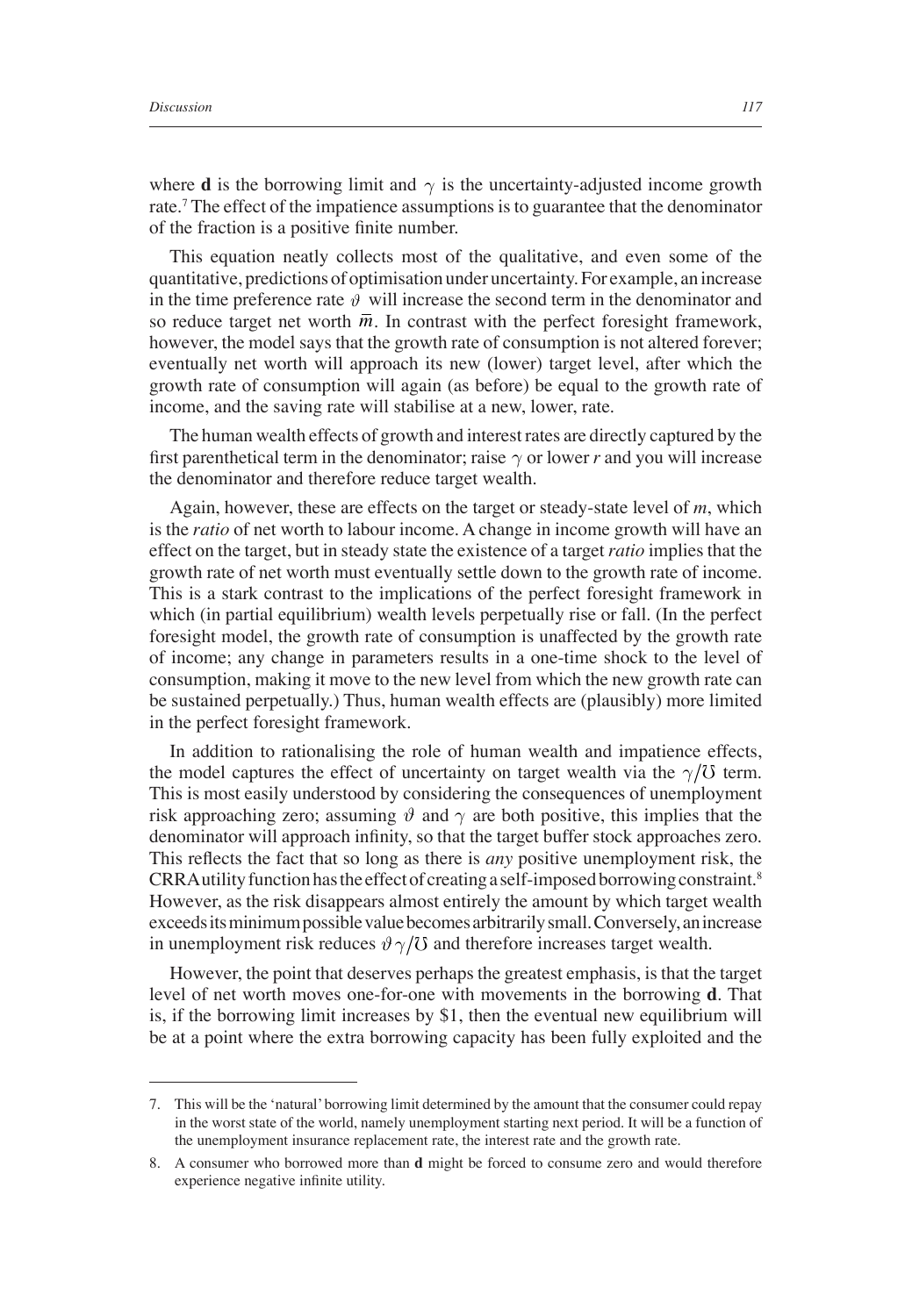consumer's net worth is lower by \$1. This suggests that any consumption-smoothing benefits of a relaxation of borrowing constraints will be temporary, lasting only until households have managed to use the new borrowing capacity to adjust their buffer stocks downward.<sup>9</sup>

While there is some debate on the subject, the consensus among labour economists seems to be that there has been a substantial increase in labour income uncertainty in the US over the time frame we are considering. *Ceteris paribus*, one would have expected an increase in precautionary saving (and an increased reluctance to borrow) as a result. On the other hand, unemployment rates have declined gradually but substantially over the period in question, and the right measure of risk is presumably at the household level rather than the individual level, so it is not entirely clear that the relevant risk levels have increased.

The authors present some interesting evidence on this question based on results from survey questions from the SCF about motivations for saving. Although this question on the survey is somewhat open-ended, the answers tend to be grouped into broad categories, of which the most frequently cited reason is not retirement but liquidity, which a broad-minded person might interpret as reflecting precautionary motives. Interestingly, in accord with their other evidence of a modest increase in credit availability, the need to save for 'liquidity' purposes seems to have declined a bit over time. Whether this is a transitory phenomenon on the road to a new equilibrium remains to be seen.

Finally, the paper presents some evidence on whether the degree of risk aversion has changed over time. Because Equation (4) was derived under the assumption of *ρ* fixed at 1, the role of risk aversion was not apparent. An alternative special case of the model is useful to highlight this effect; assuming  $r = \vartheta$  and introducing a term  $\eta$  that is increasing in risk aversion, the formula for target wealth is modified to

$$
\overline{m} \approx 1 + \left( \frac{1}{(\gamma - r) + \vartheta \left( 1 + (\gamma / \Im) (1 - \eta) \right)} \right) - \mathbf{d} \tag{5}
$$

(the difference with Equation (4) is the multiplication of the  $(\gamma/\mathcal{O})$  term by  $(1 - \eta)$ ). Thus, an increase in the intensity of prudence causes a reduction in the denominator and therefore an increase in target wealth.

The data that the authors report do contain some hints that the intensity of precautionary motives may have declined. For example, there is a reduced proportion of households citing liquidity motives for saving, as well as a modest increase in the proportion who say they are willing to take above-average risks to earn aboveaverage returns. Nothing, however, suggests a sea change in risk attitudes of the kind that was entertainingly invoked at the height of the late 1990s share market bubble to argue that shares were (even then!) profoundly undervalued.

Given their systematic dismantling of most alternative explanations for the rise in debt, one senses that the authors suspect that the main explanation for the rise in debt and the fall in saving is the obvious one; financial market innovation made it

<sup>9.</sup> This broad point comes through clearly in the much more realistically calibrated simulations in Carroll (2001).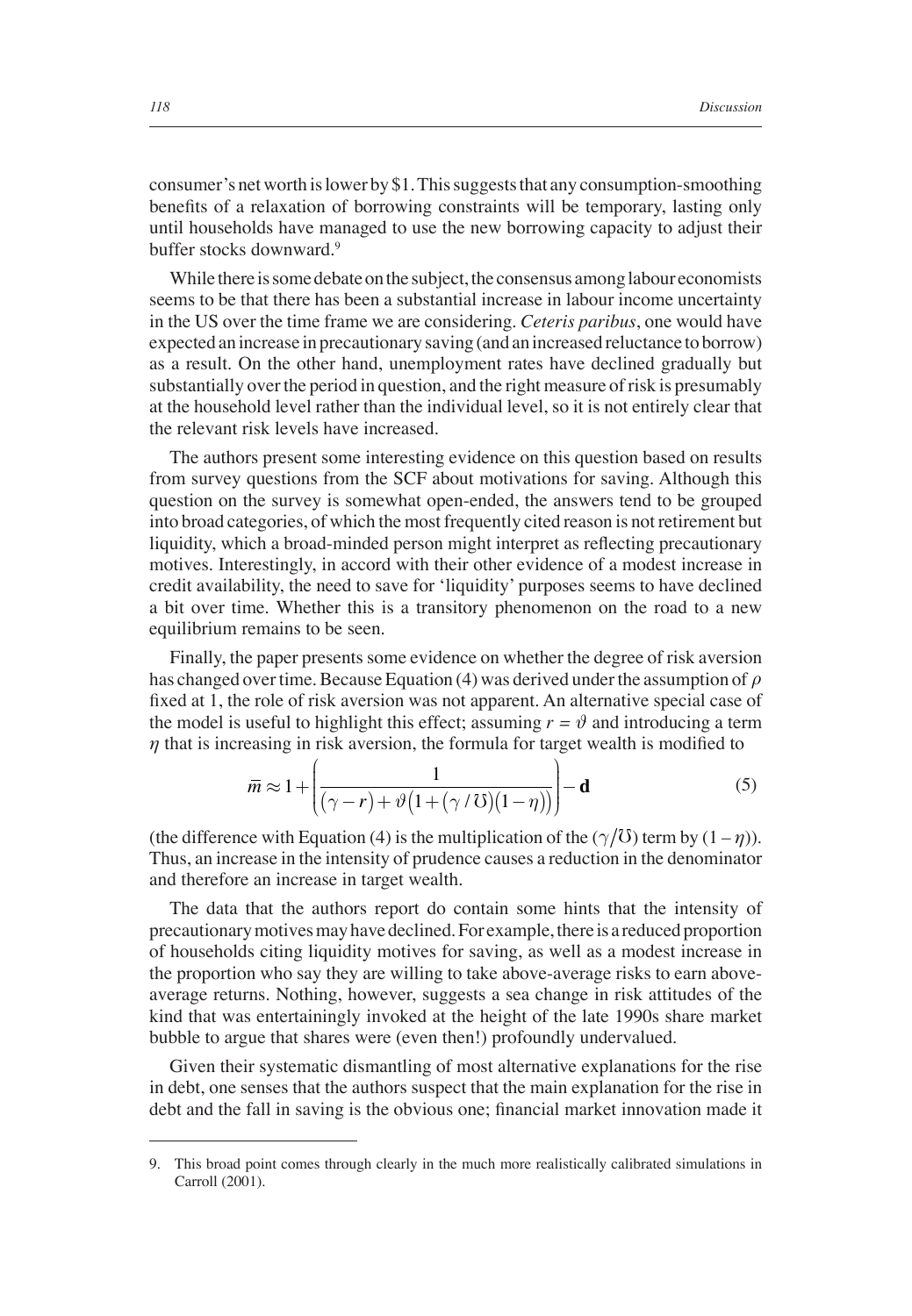easier to borrow in the US, and in a world of impatient consumers that means that people have borrowed more.

To explore the implications of that argument, Figures 1–4 depict the dynamics of *c*, *m* and  $c'(m)$  in response to a one-off increase in the level of the borrowing limit.

**Figure 1: The Effect of Relaxing Liquidity Constraints on the Consumption Rule**



**Figure 2: Path of** *ce*  **Before and After d Rise**

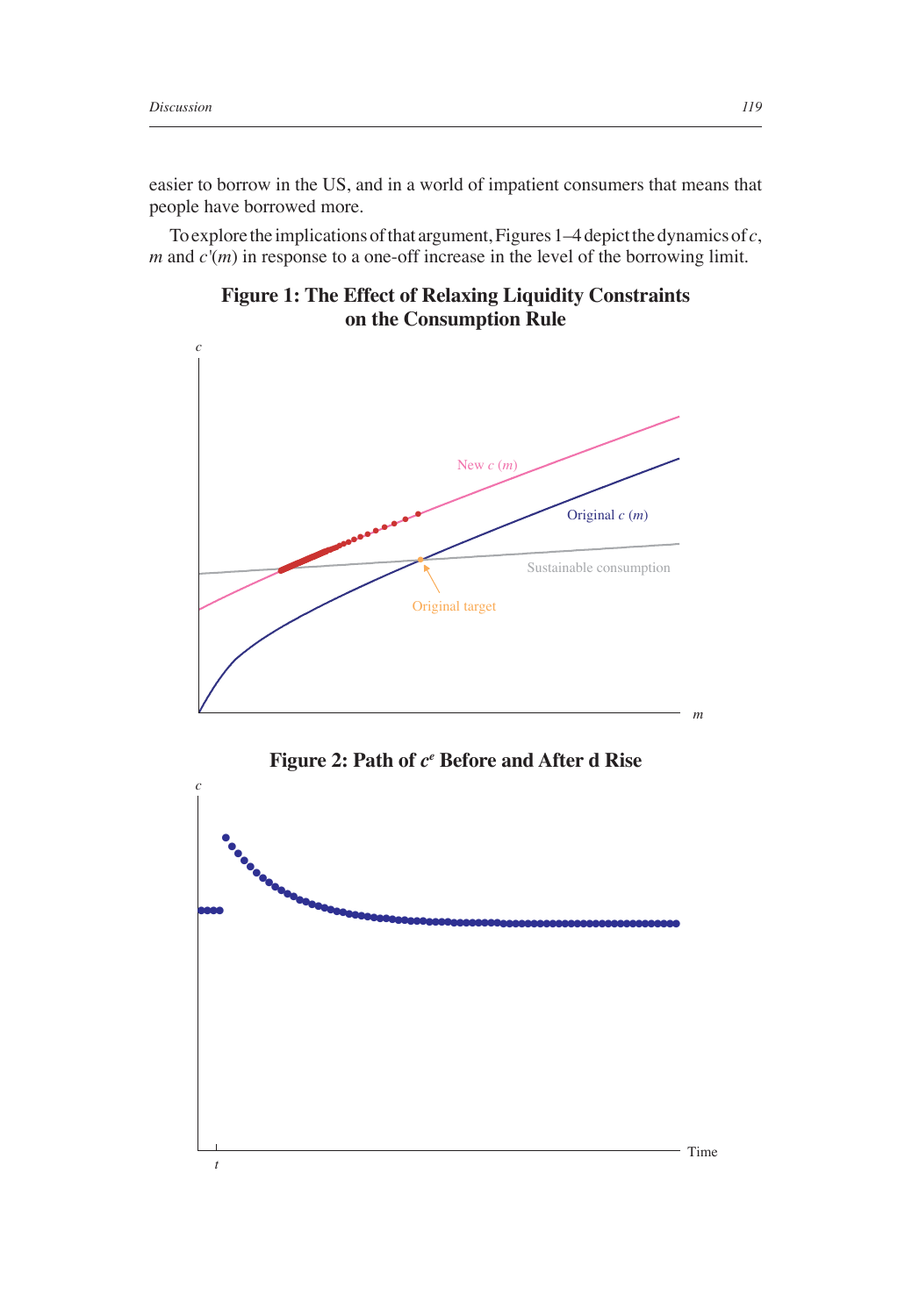

## **Figure 3: Path of** *me*  **Before and After d Rise**



**Figure 4: Path of** *c'***(***m***) Before and After d Rise**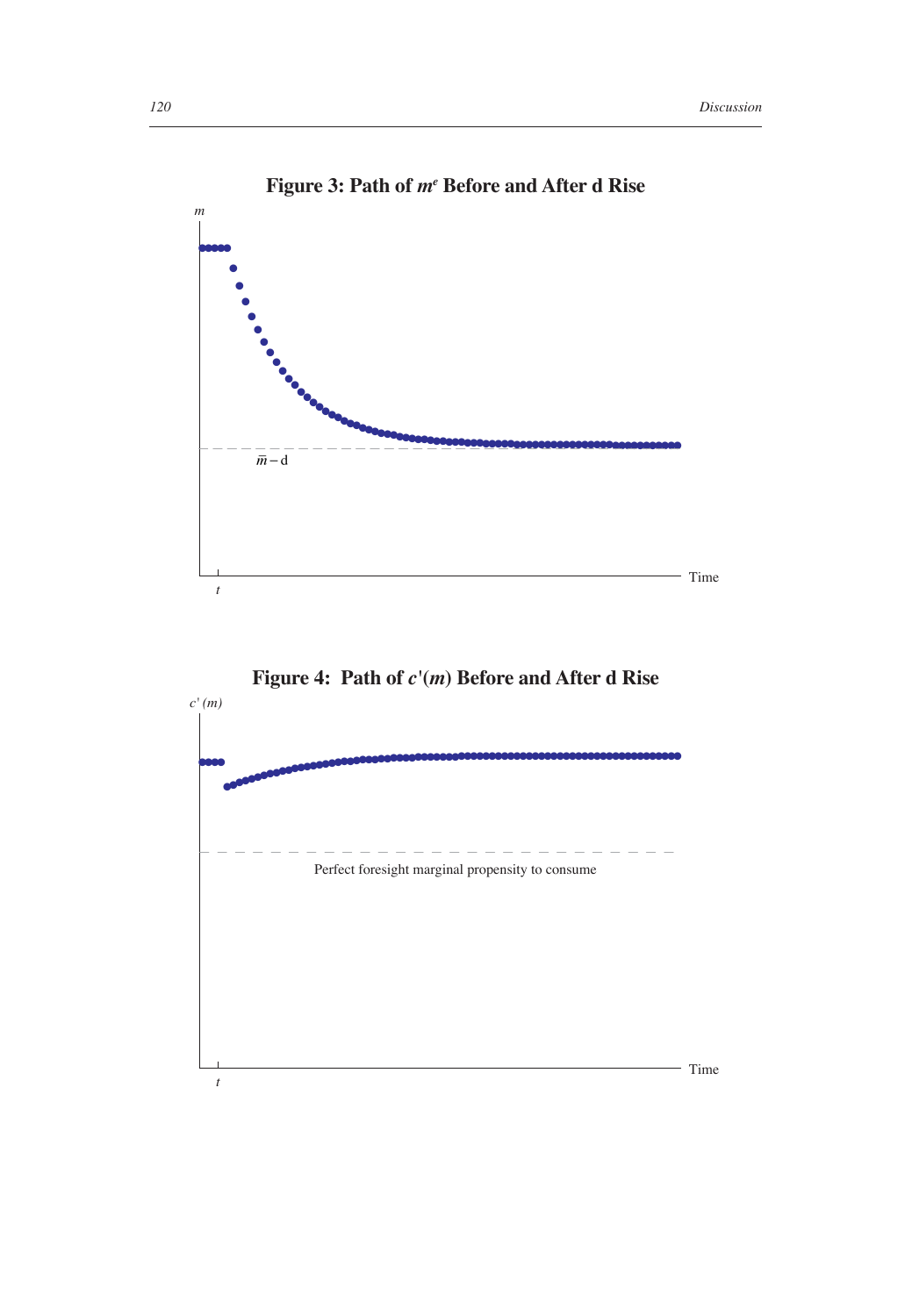Several features of the results are worth emphasising.

First, the relaxation of the constraint provokes an immediate and large consumption boom as previously constrained consumers go on a spending spree.

Second, however, the ultimate asymptotic destination for the level of consumption is very close to its pre-liberalisation level (the only reason the two are different is that the lower target level of net worth generates a lower equilibrium level of asset income).

Finally, after the initial great leap upward in spending, the transition toward the new equilibrium is quite gradual.10 From the standpoint of monetary policy and financial stability, it seems safe to conclude that predictable transitional dynamics can reasonably be neglected.

These model results can be turned into a practical interpretation of US macroeconomic history by thinking about the gradual process of financial liberalisation as being like a series of small relaxations in borrowing constraints, each of which individually would have played out in a manner like that indicated in the figures. Under this interpretation, the decline in the saving rate and the increase in debt reflect a large but gradual cumulative relaxation of constraints; gradual enough that there is no single point in time at which an upward spike in consumption like the one depicted in Figure 2 would be evident, but fast enough that the period of adjustment is still ongoing.

A final point about the model is that it implies a high degree of sensitivity of current consumption decisions to households' perceptions of their economic environment. Fortunately for macroeconomic stability, actual spending decisions do not seem to dance on a string to the extent that one might anticipate from the model. The macroeconomic literature presents varying interpretations of the excess smoothness of consumption choices (with habit formation currently occupying a favoured spot), but it seems likely that the key insights of the model would not be undermined by a sensible model that was more realistic in attempting to match the quantitative details of consumption dynamics.

## **References**

- Carroll CD (2001), 'A Theory of the Consumption Function, With and Without Liquidity Constraints', *Journal of Economic Perspectives*, 15(3), pp 23–45. Available at <http://econ.jhu.edu/people/ccarroll/ATheoryv3JEP.pdf>. Expanded version available at <http://econ.jhu.edu/people/ccarroll/ATheoryv3NBER.pdf>. Programs to generate all theoretical results available at <http://econ.jhu.edu/people/ccarroll/ ATheoryMath.zip>.
- Carroll CD (2007), 'A Tractable Model of Buffer Stock Saving', lecture notes/discussion paper, Johns Hopkins University.

<sup>10.</sup> Each dot in the figures represents a year, and the baseline parameterisation was chosen for its ability to generate illustrative figures rather than its realism  $-$  a more realistic parameterisation would exhibit even slower transitions.